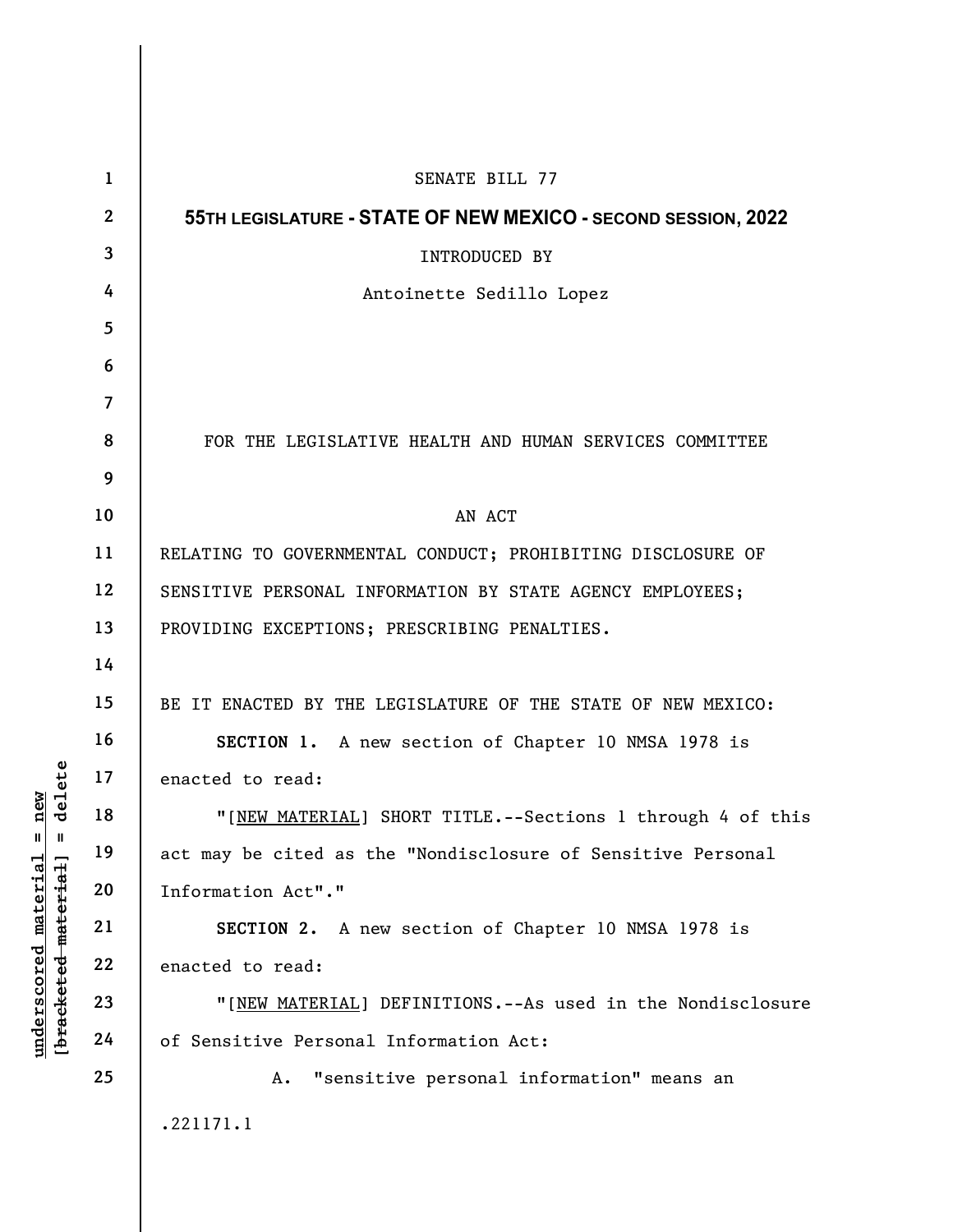underscored material material material and the set of the set of the set of the set of the set of the set of the set of the set of the set of the set of the set of the set of the set of the set of the set of the set of the 1 2 3 4 5 6 7 8 9 10 11 12 13 14 15 16 17 18 19 20 21 22 23 24 25 individual's: (1) status as a recipient of public assistance or as a crime victim; (2) sexual orientation, gender identity, physical or mental disability, medical condition, immigration status, national origin or religion; and (3) social security number; and B. "social security number" includes an individual tax identification number." SECTION 3. A new section of Chapter 10 NMSA 1978 is enacted to read: "[NEW MATERIAL] SENSITIVE PERSONAL INFORMATION-- EXCEPTIONS.--A state agency employee shall not intentionally disclose sensitive personal information acquired by virtue of the employee's position with a state agency to anyone outside the state agency except when such disclosure is: A. necessary to carry out a function of the state agency; B. necessary to comply with an order or subpoena issued by a court of this state or a United States district court; C. required by the Inspection of Public Records Act; D. required by federal statute; E. made to or by a court in the course of a .221171.1  $- 2 -$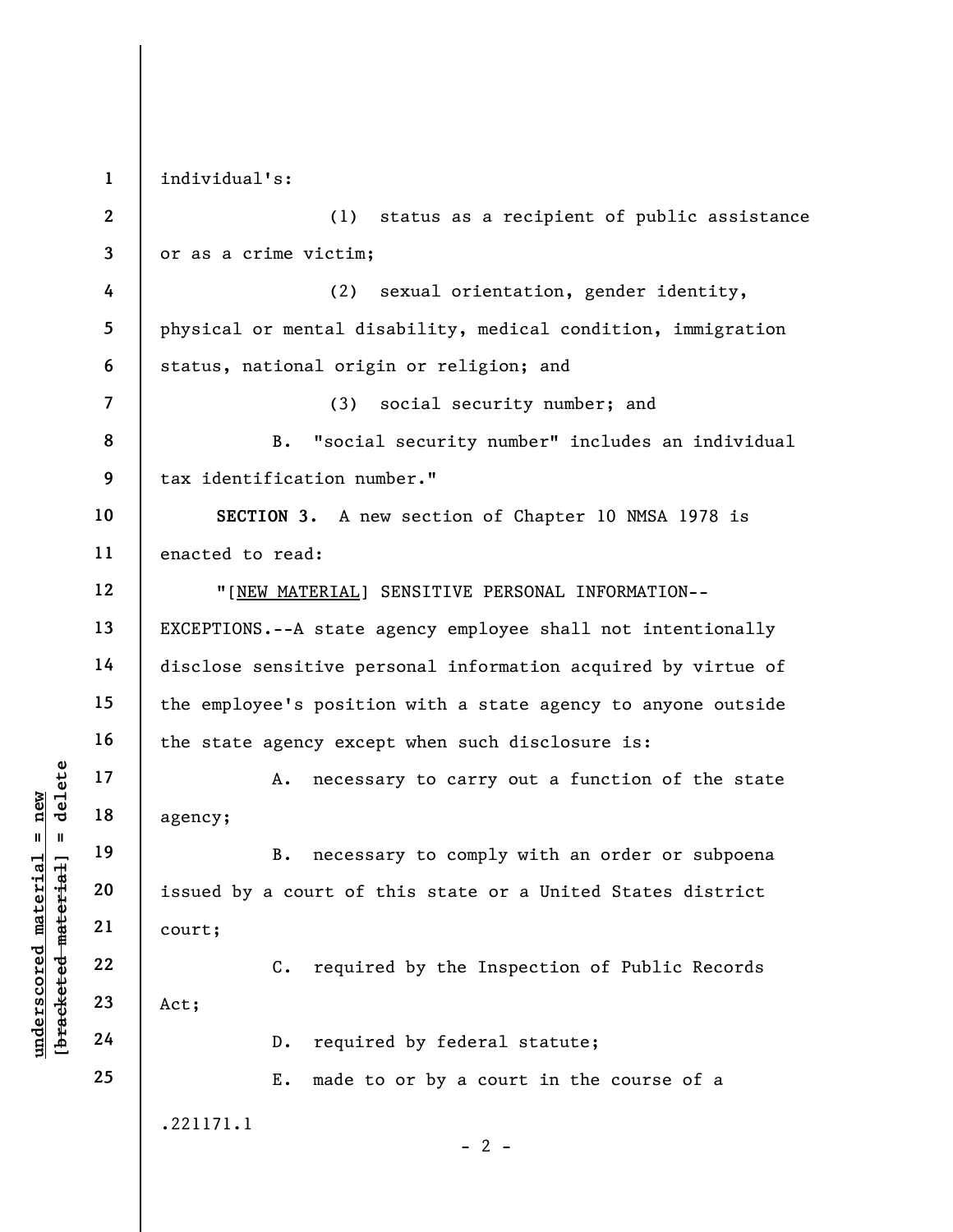judicial proceeding or made in a court record;

underscored material entire the material material may institute a civil<br>
may institute a civil<br>
may institute a civil<br>
may institute a civil<br>
may institute a civil<br>
has occurred or to pr<br>
sensitive Personal In<br>
sensitive P 2 3 4 5 6 7 8 9 10 11 12 13 14 15 16 17 18 19 20 21 22 23 F. made to a state contractor that needs the sensitive personal information to perform its obligations under the contract and has agreed in writing to be bound by the same restrictions on disclosure that are imposed on state employees by this section; G. made pursuant to the Whistleblower Protection Act; H. expressly permitted by the federal Health Insurance Portability and Accountability Act of 1996 and associated regulations; or I. made with the written consent of the person whose information would be disclosed." SECTION 4. A new section of Chapter 10 NMSA 1978 is enacted to read: "[NEW MATERIAL] ENFORCEMENT--PENALTIES.--The attorney general, a district attorney and the state ethics commission may institute a civil action in district court if a violation has occurred or to prevent a violation of the Nondisclosure of Sensitive Personal Information Act. Penalties for a violation of that act shall be a civil penalty of two hundred fifty dollars (\$250) for each violation, but not to exceed five thousand dollars (\$5,000)."

SECTION 5. Section 10-16G-9 NMSA 1978 (being Laws 2019, Chapter 86, Section 9, as amended by Laws 2021, Chapter 21, .221171.1  $-3 -$ 

24

25

1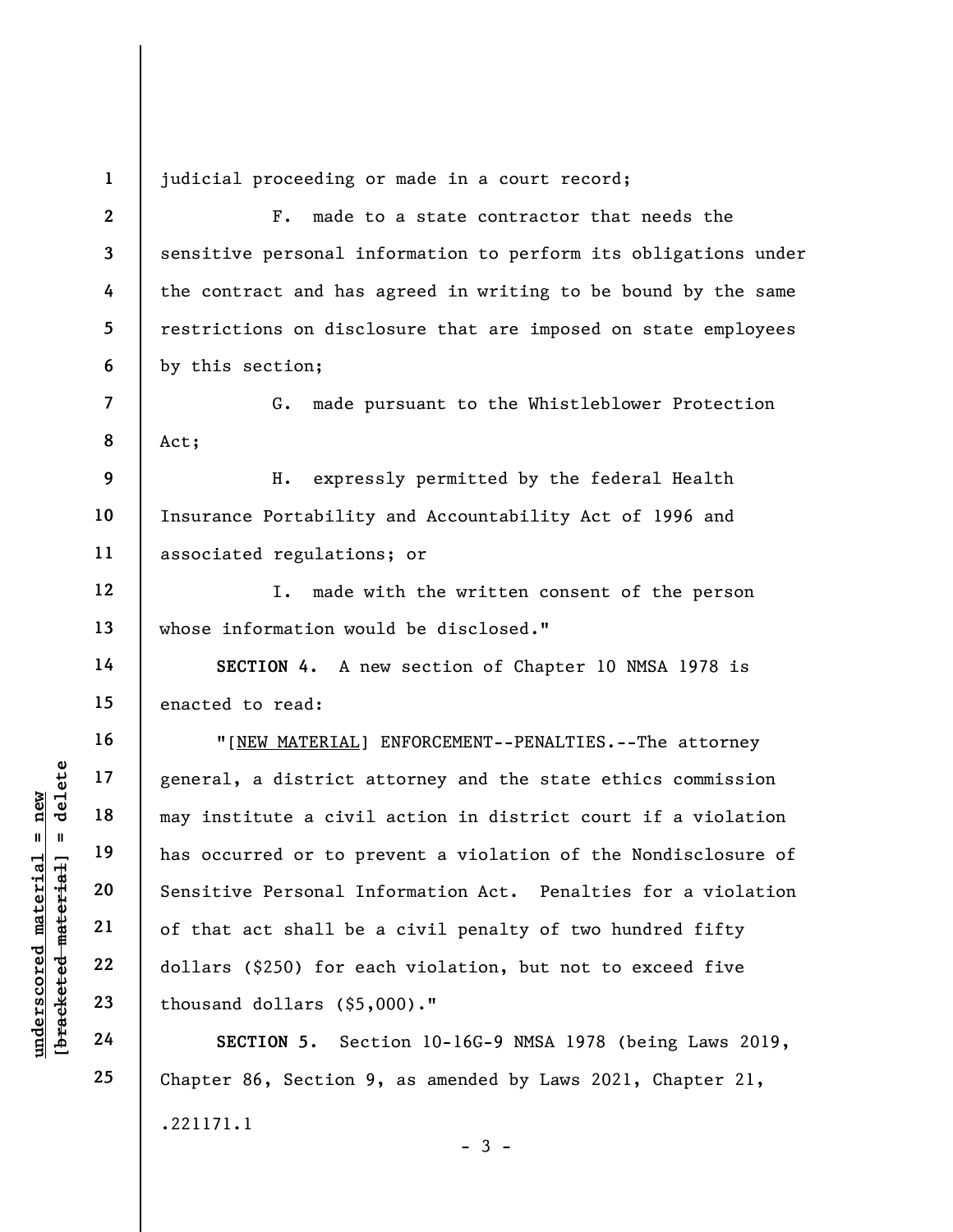underscored material = new [bracketed material] = delete 1 2 3 4 5 6 7 8 9 10 11 12 13 14 15 16 17 18 19 20 21 22 23 24 25 Section 33 and by Laws 2021, Chapter 109, Section 16) is amended to read: "10-16G-9. COMMISSION JURISDICTION--COMPLIANCE PROVISIONS.-- A. The commission has jurisdiction to enforce the applicable civil compliance provisions for public officials, public employees, candidates, persons subject to the Campaign Reporting Act, government contractors, lobbyists and lobbyists' employers of: (1) the Campaign Reporting Act; (2) the Financial Disclosure Act; (3) the Gift Act; (4) the Lobbyist Regulation Act; (5) the Voter Action Act; (6) the Governmental Conduct Act; (7) the Procurement Code; (8) the Nondisclosure of Sensitive Personal Information Act;  $[$ (8)] (9) the State Ethics Commission Act;  $[\frac{(4)}{9}]$  (10) the Revised Uniform Law on Notarial Acts; and  $[{(10)}]$  (11) Article 9, Section 14 of the constitution of New Mexico. B. All complaints filed with a public agency regarding the statutes listed in Subsection A of this section .221171.1  $- 4 -$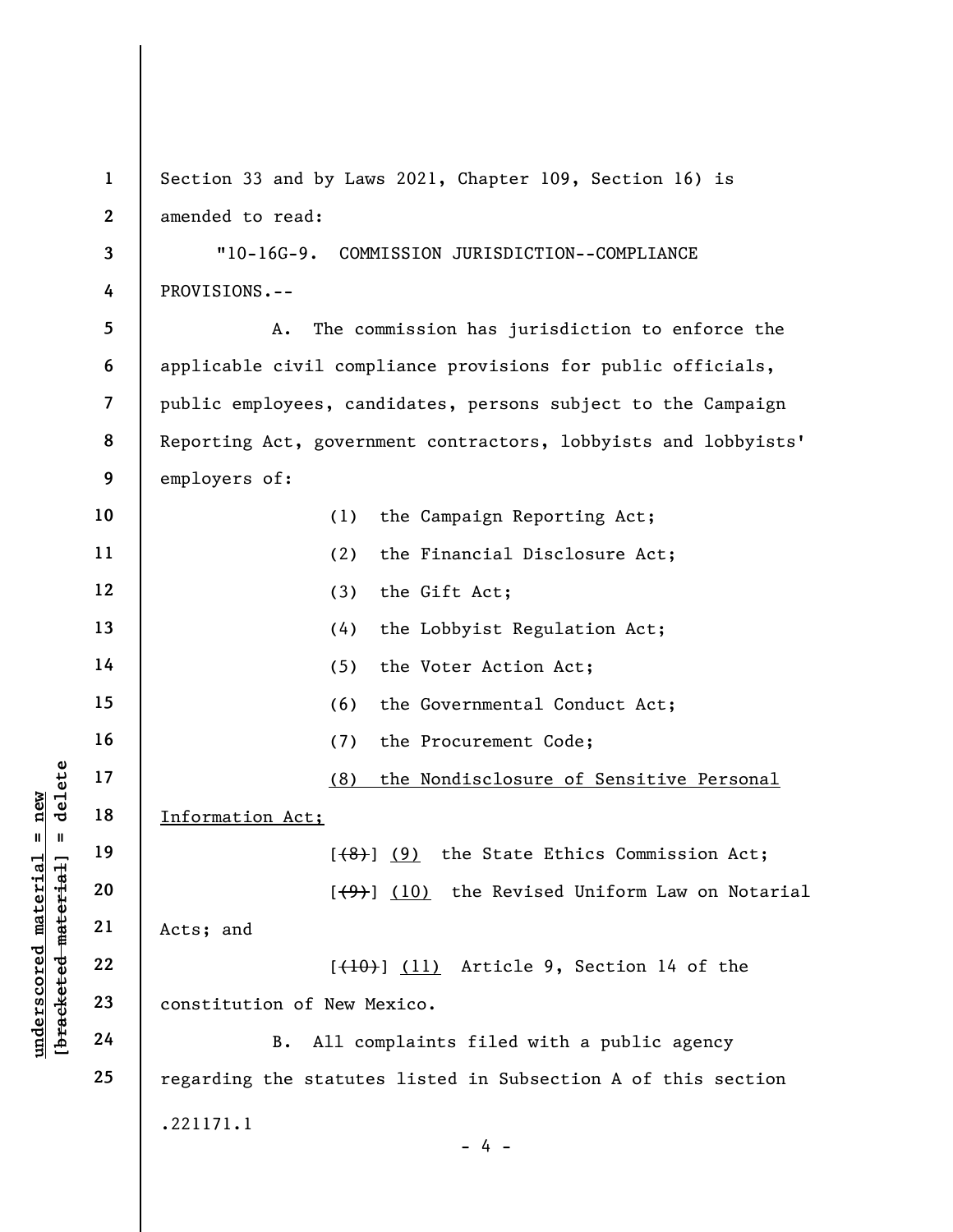1 shall be forwarded to the commission.

C. The commission may choose to act on some or all aspects of a complaint and forward other aspects of a complaint to another state or federal agency with jurisdiction over the matter in accordance with Subsection E of this section.

D. If the commission decides not to act on a complaint, whether the complaint was filed with the commission or forwarded from another public agency, or decides only to act on part of a complaint, the commission shall promptly forward the complaint, or any part of a complaint on which it does not wish to act, to the public agency that has appropriate jurisdiction within ten days of the decision. The complainant and respondent shall be notified in writing when the complainant's request has been forwarded to another agency unless otherwise provided pursuant to Subsection H of Section 10-16G-10 NMSA 1978.

under 17<br>
= 18<br>
= 18<br>
= 19<br>
= 19<br>
= 19<br>
= 19<br>
= 19<br>
= 19<br>
= 19<br>
= 19<br>
= 19<br>
= 19<br>
= 19<br>
= 19<br>
= 19<br>
= 19<br>
= 19<br>
= 19<br>
= 19<br>
= 19<br>
= 19<br>
= 19<br>
= 19<br>
= 19<br>
= 19<br>
= 19<br>
= 19<br>
= 19<br>
= 19<br>
= 19<br>
= 19<br>
= 19<br>
= 19<br>
= 19<br>
= 19<br>
= E. The commission may share jurisdiction with other public agencies having authority to act on a complaint or any aspect of a complaint. Such shared jurisdiction shall be formalized through an agreement entered into by all participating agencies involved with the complaint and the director. The commission may also investigate a complaint referred to the commission by the legislature, or a legislative committee, in accordance with an agreement entered into pursuant to policies of the New Mexico legislative council or .221171.1

2

3

4

5

6

7

8

9

10

11

12

13

14

15

16

17

18

19

20

21

22

23

24

25

 $- 5 -$